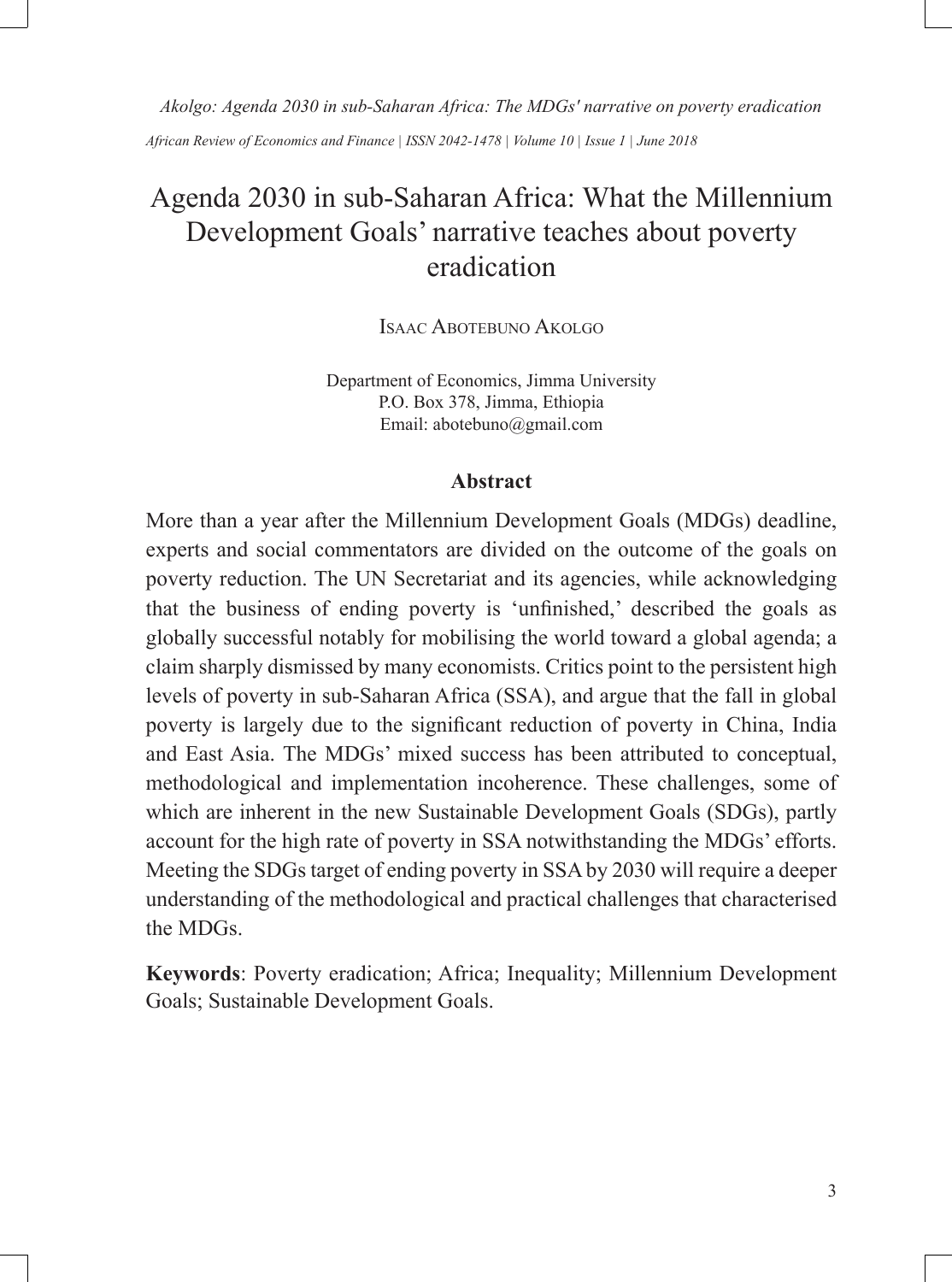# **1. Introduction**

Africa joined the rest of the world more than a year ago to work towards poverty eradication by 2030 per the Sustainable Development Goals (SDGs). But the outcome of the SDGs' predecessor, the Millennium Development Goals (MDGs), has been characterized by mixed reactions. The main actors such as the UN Secretariat, its agencies and the World Bank while acknowledging the 'unfinished business', have described the MDGs as largely successful, notably for mobilizing the world toward a global agenda.<sup>1</sup> The UN's MDGs' report shows a significant reduction in global poverty since 1990 largely attributable to the successes in China and India but noting well the high concentration of poverty in sub-Saharan Africa (SSA). Between 1990 and 2012, poverty in Africa reduced from fifty-six per cent to forty-three per cent respectively (Beegle, Christiaensen, Dabalen, and Gaddis, 2016). This fall in poverty has been offset by the effect of population growth, resulting in an increase in the absolute number of poor people by hundred million (Beegle *et al*., 2016). This implies poverty reduction has not kept pace with population growth in the continent. The rise in absolute poverty has led many to doubt the success verdict passed on the MDGs. Hickel (2016), for instance, has questioned the "good news narrative" of the MDGs. Hickel points out that with the exception of China and East Asia; there has been little or no reduction in the number of poor people in the developing world. On aggregate, he believes poverty could be increasing in absolute terms in Africa. In fact, it is consistent with the UN's acknowledgement of the unfinished business that world leaders met in September 2015 to ratify the SDGs as the new global development goals.

The inability of the MDGs to deliver significant poverty reduction in SSA Africa is largely the result of the challenges that bedeviled the goals – conceptual, methodological and implementation challenges. However, existing studies have focused on the global perspective, ignoring the mixed trends across countries. For instance, Easterly (2007), Fukuda-Parr (2010) and Hickle (2016) all address the framing of the MDGs either to the disadvantage of Africa as Easterly suggests or the approach to measuring the goals as Fukuda-Parr argued. These papers have not assessed the outcome of the goals with reference to any specific region such as sub-Saharan Africa – something this paper will consider.

<sup>1</sup> See for instance the 2015 MDG Report from the UN and the World Bank's 2015/2016 *Global Monitoring Report*. The President of the World Bank and the Director of IMF in their foreword to the 2015/2016 *Global Monitoring Report* called on the world to celebrate the success of the MDGs.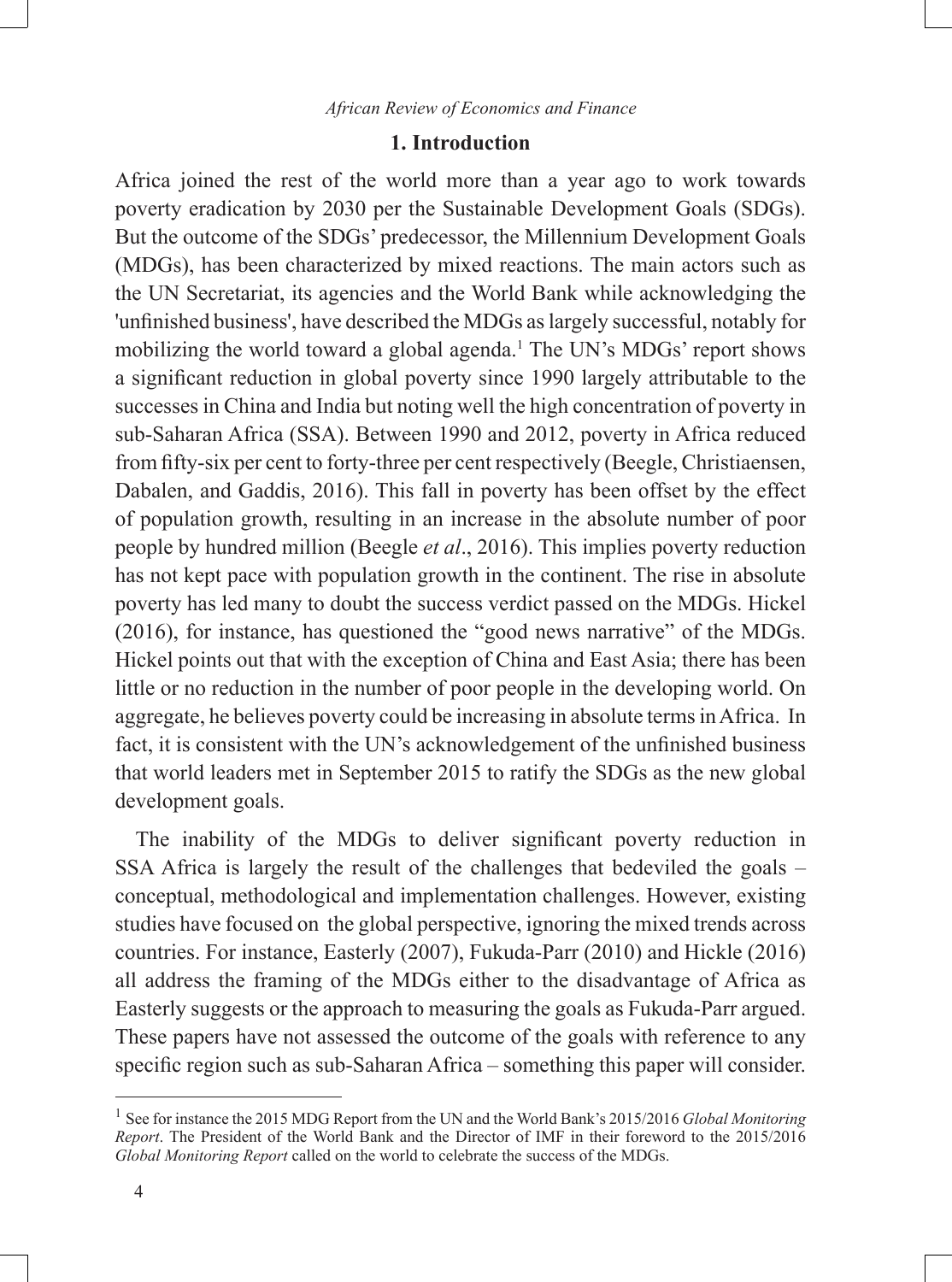Evaluating the achievement of the MDGs in sub-Saharan Africa is crucial to avoiding any potentially misleading conclusion drawn from the global account of poverty reduction. For instance, large poverty reduction from China has the potential to create the impression of a significant fall in poverty but this may not be representative of the global perspective. This paper, therefore, focuses on three main issues: one, evaluating the criticisms against the defunct MDGs and how those challenges affected the achievement of the goals. Two, analyzing the post-MDGs poverty levels in Africa. And three, drawing lessons from the MDGs' flaws towards ending poverty in SSA by 2030 as per the SDGs. To do this, I review the trend of poverty globally and in sub-Saharan Africa, relying on data from the World Bank's 2016 *Global Monitoring Report*, the Economic Commission for Africa MDG progress report and country statistics on the MDGs. This study contributes to a dearth of relevant empirical studies in sub-Saharan Africa even as the region is becoming increasingly important on the world stage (Tunyi & Ntim, 2016). .

From the outset the MDGs framework was murky, causing disagreements among economists. The MDGs faced numerous challenges including the ambiguity of the approach to measuring the goals and the lack of clarity on whether the goals were to be measured at the global or national levels. Even the SDGs that have gone through wide consultation have met their own criticism only a year after their launch. My focus then is to analyze these challenges, and relying on the extent of poverty reduction in Africa, outline the resulting implications for eradicating poverty in SSA by 2030. The rest of the paper is divided into four sections. The next section explains the challenges that faced the MDGs and the current SDGs. The third section focuses on the post-MDGs' poverty levels in sub-Saharan Africa. Section four contains the lessons drawn from the MDG narrative.

## **2. The conceptual and measurement challenges**

# *2.1. The MDGs*

Conceptual challenges relate to those of how the MDGs were drawn up. They relate to the ideas on which the goals are built Methodological/measurement issues relate to the approach used in assessing progress. However, both conceptual and measurement challenges overlap. A conceptual issue of whether the goals be drafted as national or global can translate into whether they are measured by global or national metrics.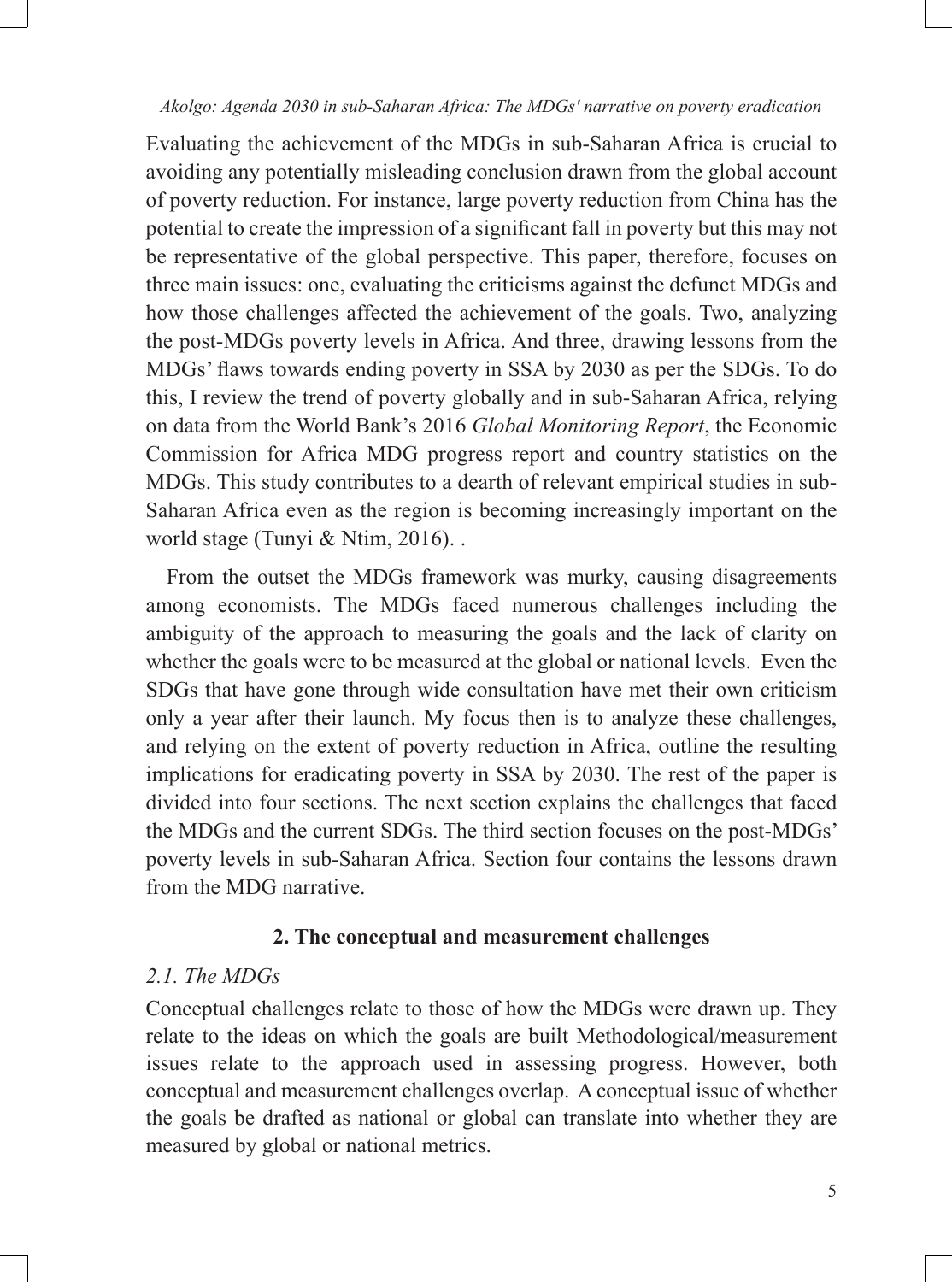### *African Review of Economics and Finance*

First of all, there was confusion as to whether the MDGs were to be considered planned targets or benchmarks for measuring poverty reduction progress. Fukuda-Parr and Greenstein (2010) have argued that the goals be seen as benchmarks for assessing the speed of progress in poverty abatement rather than as targets to be met. If the former approach was adopted, then it becomes inevitable to measure the success or failure by the extent to which the targets have been met. The latter approach considers the MDGs as signposts, the purpose of which, Jan Vandemoortele, one of the architects of the MDGs insists was "meant to encourage the countries to strive for accelerated progress" (Fukuda-Parr and Greenstein 2010:2). Nevertheless, the authors note carefully the inconsistency between Vandemoortele's observation and the UN's own system, with its documents and economists that treated the goals as hard targets to be met.

 But why does it matter whether the goals were considered planned targets or benchmarks for measuring global poverty? If the goals are treated as targets, the potential to concentrate on a narrow view of poverty (the consumption per day) is likely. In this instant, we are likely to sweep aside the poor's 'capacity to function' which is not only related to daily consumption. If we consider the goals as signposts for assessing the fall of poverty, controversies emerge as to who is moving faster in poverty reduction than who. Or better still, if the goals are merely 'inspirational' then how do we know how good the progress in fighting global poverty is? But at least, this approach appeals more than the former method of attempting to summarize the result of the MDGs as either 'met' or 'not met.'

Secondly, should the MDGs be judged at the global level or country-specific results? The MDGs were set out as global goals but succeeded in *getting lost*  in translation<sup>2</sup> as national goals (Saith, 2006; Vandemoortele, 2012 and Gore, 2015). Addressing the issue of the wrong translation of the MDGs as national goals, Gore (2015a) acknowledged first of all that the MDGs were in fact global goals. The problem Gore sought to identify was what kind of global goals they were and how they were later integrated into national agendas. He argues that in bowing to the pressure from the international community to situate the goal of poverty eradication in their national agendas, Least Developed Countries undertook policies that deviated from the policies that have historically produced

<sup>2</sup> Saith (2006) observes that conceptual incoherence is evident in the transition from "human values, to dimensions of human development and then to targets and indicators" for misinterpretation of the MDGs as national goals, see Vandermootele (2012).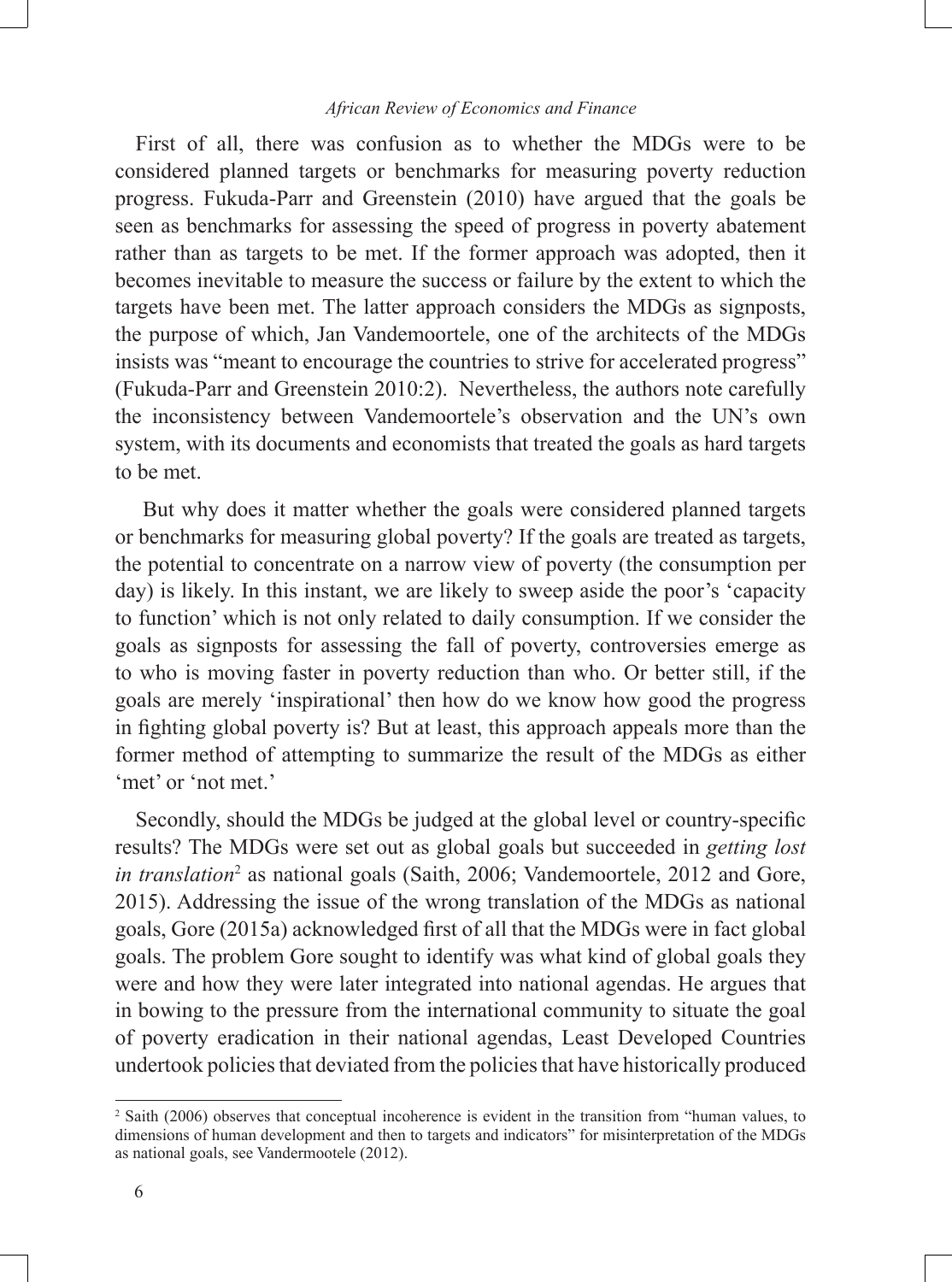significant and sustained poverty reduction in the developed countries This has been true in the case of SSA countries. For instance, most SSA countries relied on GDP growth as an antidote in itself to cut down poverty which Obeng-Odoom (2013) rightly critiqued leading economists for relying on such traditional measures of development to construct a positive view of African development. No attention was paid to the inequalities that threatened the fight against poverty in the midst of the growing economies (Akolgo, 2017).

If the MDGs are considered as global goals as the UN's 2015 MDGs' report would have us believe, their success or failure will be judged by the global extent of poverty reduction. So that if China eradicated poverty completely or as the UN's report has shown the large reductions in poverty from China and India, the goal of halving poverty between 1990 and 2015 would be proclaimed fruitful even if poverty deepened in Africa. But this measure that was adopted raises a question of the universality of those goals if their progress is not felt across regions or countries.

But how global should 'global goals' be and why does it matter whether the goals are properly communicated as global or national goals? In the first case, should there not be a more inclusive measure of the 'global' attainment of the goal than treating the world as though it was borderless and poor people had no location? If we lump poor countries as the MDGs were broadly described as successful, we ignore the fact that poor people in Africa do not easily move to China to take advantage of its economic successes. In short, we ignore differences across the globe and celebrate 'a development success' even if others were dying elsewhere. In the second instance, if they are global goals, how do they gain national significance and attention from the various countries? Like Gore (2015, p.1) put in his presentation, 'our judgement of social justice is rooted in national frames of reference'. Global goals must therefore reflect national aspirations, development needs and national thinking. If global goals are far removed from what developing countries such as those of Africa, should be doing to eradicate poverty, then the goals risk two potential problems. One, they will either not be accepted by various countries in practice, through their national development policies. Or two, they goals will reflect different aims as opposed to those of the participating countries.

The third point has to do with the "play with numbers." The imputation of success by the UN has hinged on the rate of change in poverty, with little regard for the absolute numbers of poverty. While in most cases, the rate of poverty has reduced as in sub-Saharan Africa, the numbers of poor people have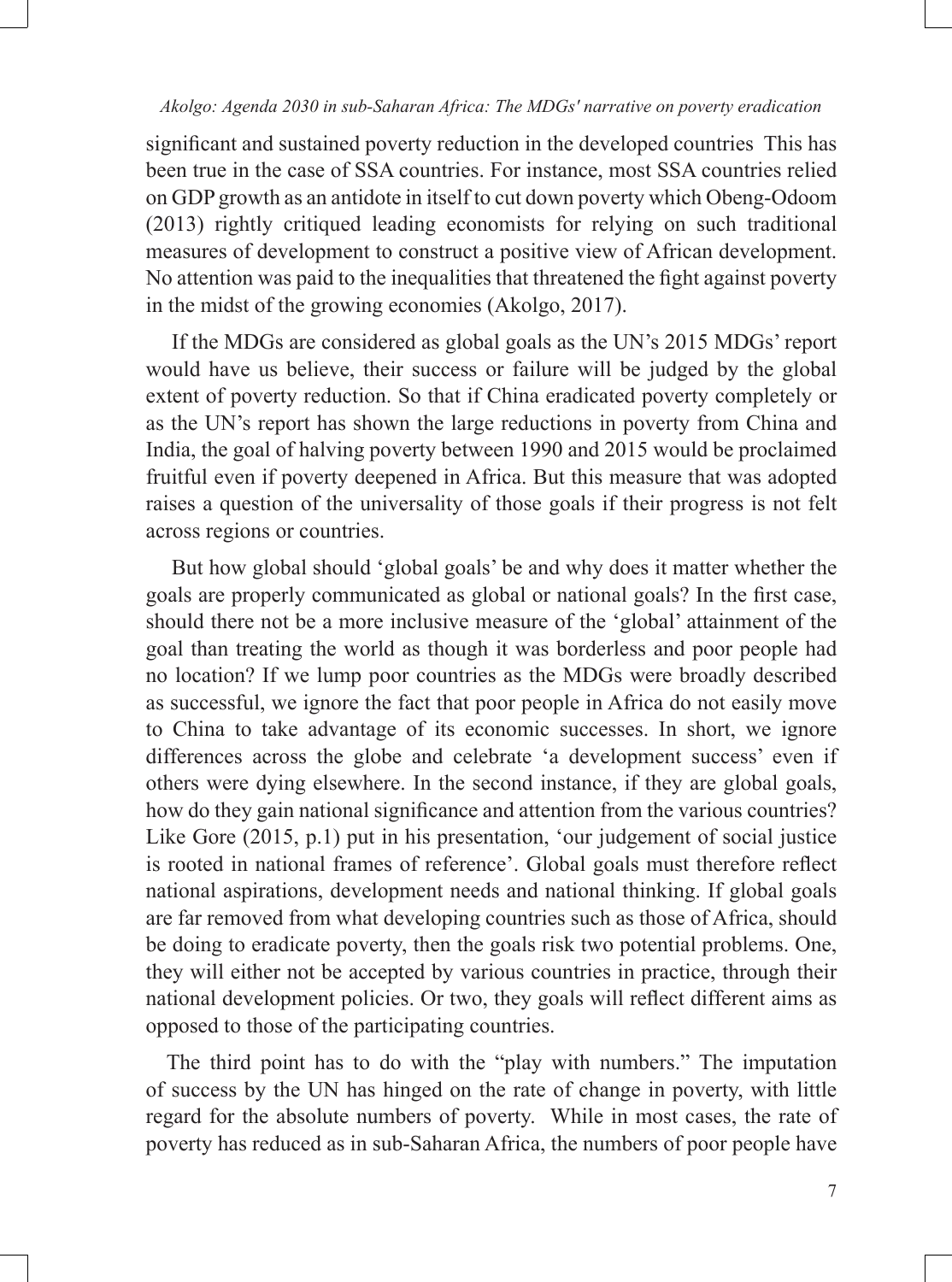increased. This has been mostly the result of population growth. But after 15 years we may have to answer the question Obeng-Odoom (2013) posed: "Is life in Africa getting better?" (p. 151). Whether the reliance is on rates or raw numbers, it is the improvement in peoples' lives that ultimately becomes the center of discourse and the basis on which policy makers commit resources (Alagidede, 2012).

A fourth point that must be noted is inconsistencies relating to the scope of the poverty goal that the MDGs sought to achieve and the starting point for measuring the progress. The MDGs' perceived success by the UN in the face of large numbers of poor people has been linked to its history of "shifting goalposts" (Pogge cited by Hickel, 2016:2). In 1996, the Rome World Food Summit pledged to tackle hunger by halving the number of undernourished people. But after a while, there was a shift from absolute figures to proportions. By the year 2000, the decision shifted after the Millennium Declaration to halving the proportion of the world living below the poverty threshold of \$1 per day.<sup>3</sup> The sudden change in approach (from absolute figures to proportions), four years after the Rome Declaration, Hickel (2016) insists, made the achievement of MDG1 easier than the commitment of the Rome Declaration. This paper notes that besides the inconsistencies spanning from global/national nature of the MDGs to measurement of progress as against meeting targets, the focus of the MDG report on the rate of change in poverty while neglecting the absolute numbers amounts to an attempt to arrive at a positive outcome in the face of large poor populations. This is particularly worrying in the case of many countries in SSA.

A part of the goalposts shifting has been the question of the starting date of the MDGs. While the Millennium Declaration from which the MDGs were born was agreed in the year 2000, the starting date of the goals was shifted back to 1990. This was done to probably take advantage of the gains in poverty reduction, particularly significant were the gains from China (Hickel, 2016). By measuring the poverty reduction goal retrospectively, the extent of poverty reduction from the MDGs' efforts was exaggerated than the goals actually achieved. The progress of any country towards ending poverty as Rippin (2013) observes, is explained by its initial position, which is the starting point for measuring the goal. The shift back to 1990 from 2000 disadvantaged SSA countries compared to other developing countries. The SDGs however have avoided this trap by being designed to take effect from the time they were agreed, which was in September, 2015.

<sup>&</sup>lt;sup>3</sup> See Hickle (2016) and Pogge (2004, 2009 and 2010) for a chronology of this goalposts shifting.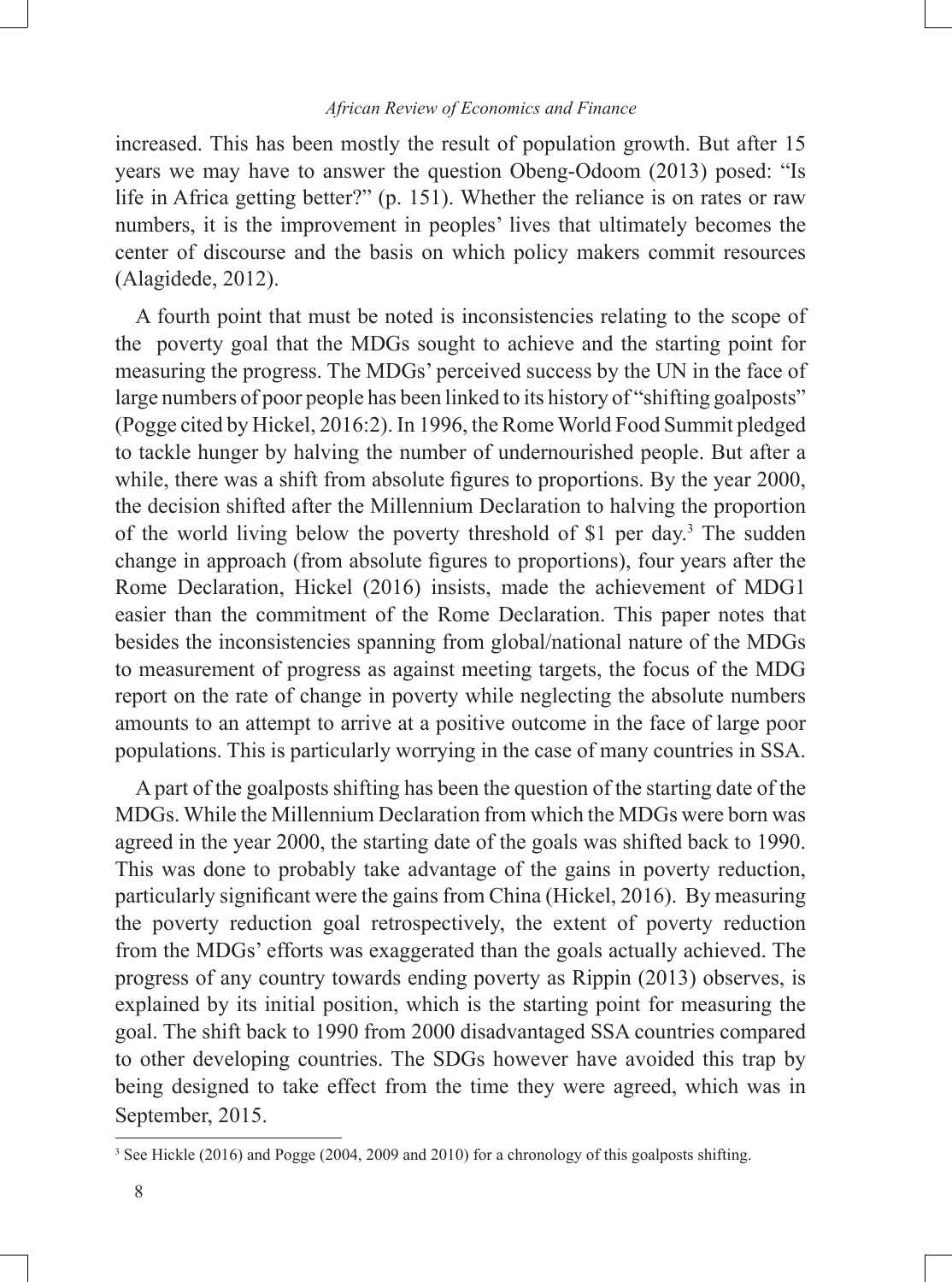### *2.2. The SDGs*

The conceptual/methodological incoherence is not only related to the defunct MDGs but the SDGs, though the latter agenda built on the weaknesses of the MDGs. Firstly, the SDGs risk being too many and overly ambitious. The MDGs were relatively easy to understand and manageable in number given the eight goals but the same cannot be said of the 17 SDGs. Less than a week after the goals were launched in September 2015, Easterly (2015) described most of the SDGs as "unactionable" "unquantifiable" and some, "unattainable." For Easterly, a goal such as "end poverty in all its forms and dimensions" is utopian and wishful. While this claim may carry some weight, the deeper threat behind such exaggerated goal is not the inability to achieve it, for if it were given the necessary commitment and sacrifice of the world leaders, it could be realized in less time. Worse than its utopian nature is the attempt to provide room for the goalposts shifting to arrive at what is expected to be declared in  $2030 - a$ successful global effort at ending poverty, regardless the reality. Not only does goal 1 appear overly ambitious, it is contradicted by one of its targets (1.2) which aims to "reduce by half men, women and children of all ages living in poverty in all its dimensions according to national definitions" (Loewe & Rippin, 2015).

Secondly, the SDGs continue the "pointillist" approach to development goalsetting as Kohler (2015) has rightly called it. This avoids the rigor of putting forward the complex relationships between and among the goals. The goal to end poverty in all its forms can be impeded if the relationship between it and those of the other 16 goals are not deeply understood by implementing agencies or countries. For instance, poverty eradication is inseparable from such issues as controlling inequality, ending hunger and promoting peace. The goals fall short of establishing the linkages between these goals and this could pose a challenge to effectively delivering their promises. A third challenge faced by the SDGs is the failure to clearly allocate responsibility for executing certain targets. The roles countries and the extent to which they are expected to contribute to the global agenda is not spelt out lucidly. Pogge & Sengupta (2015) commenting on the allocation of responsibility are of the view that the silence of the goals/targets to "formulate" and "specify" responsibilities creates room for main actors to deny their roles in meeting the targets. As they put it, there is an "inequitable allocation of burdens and blame (which) is precisely what happened to the MDGs" (p. 574). To avoid "shifting of blame" in sub-Saharan African countries, there must be obvious definition of whom or which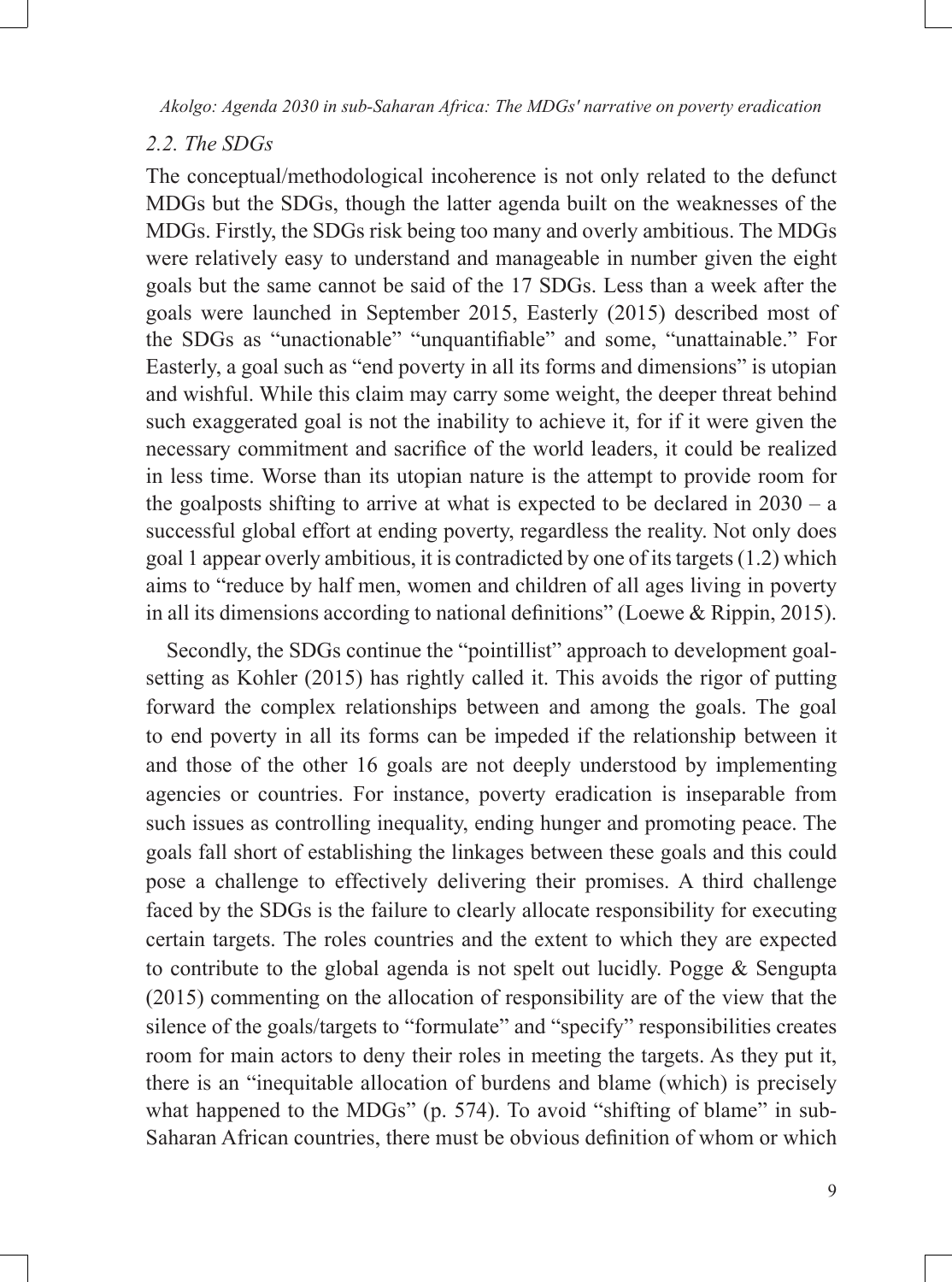institution is responsible for which poverty eradication initiative and to what extent they are expected to go.

Thirdly, there is an absence of express commitment of developed countries' contribution in funding the new global agenda, especially for less resourced developing countries. The fact also that neoliberal ideologies such Africa's trade with the West are threatened by the exit of Britain from the European Union (BREXIT) which may present new funding challenges for most African countries towards poverty eradication by 2030. Once the SDGs ratification failed to extract clear financial commitment from these powerful and resourced states, the door is opened for whoever is in the office to use discretion to either support the effort to end global poverty or not, after all the global accord is not binding. A fourth challenge that the SDGs face is the time frame within which goals, particularly poverty eradication is expected to be met. The MDGs were criticized for being short to medium term goals and not taking into account sustainability, an issue the SDGs have not addressed by relying on the 15-year time frame (Loewe, 2012). As already observed 15 years does not appear a realistic time period to "end poverty in all its form."

In an editorial earlier before the adoption of the SDGs, Gore (2015b) observed that the SDGs were flawed in some dimensions. Gore identifies four main problems with the SDGs from the papers in the special issue.<sup>4</sup> (i) The SDGs are deficient in providing a coherent, underlying policy framework. (ii) Little attention is paid to articulating the goals within national priorities and processes. (iii) SDGs fail to focus on synergies and trade-offs between different goals. (iv) There is the failure to set new global rules such as those governing global governance and finance to match the new goals. Additionally, the success of the SDGs will require a deep understanding of Institutional Political Economy to our ability to build resilient and inclusive cities (Obeng-Odoom, 2016). For Obeng-Odoom, mainstream economics approaches have misunderstood the place of cities in development, a situation which is not supportive of the post-2015 urban context. Rather, he proposes Institutionalism, which "regards the urban as part of, not apart from, wider socio-economic and political processes."

The SDGs in their current state do not sufficiently address the above issues that were raised earlier before the September 2015 summit. Ending poverty in 2030 will only be achieved to the extent that the goals are integrated into

<sup>4</sup> *Journal of International Development* 2015 Special Issue on the Post 2015 Moment. Specific papers on the special issue give details on the SDGs' weaknesses. For example those by Koehler (2015); Meagher,  $(2015)$ ; Kim, Kang, Leach and Moore  $(2015)$ .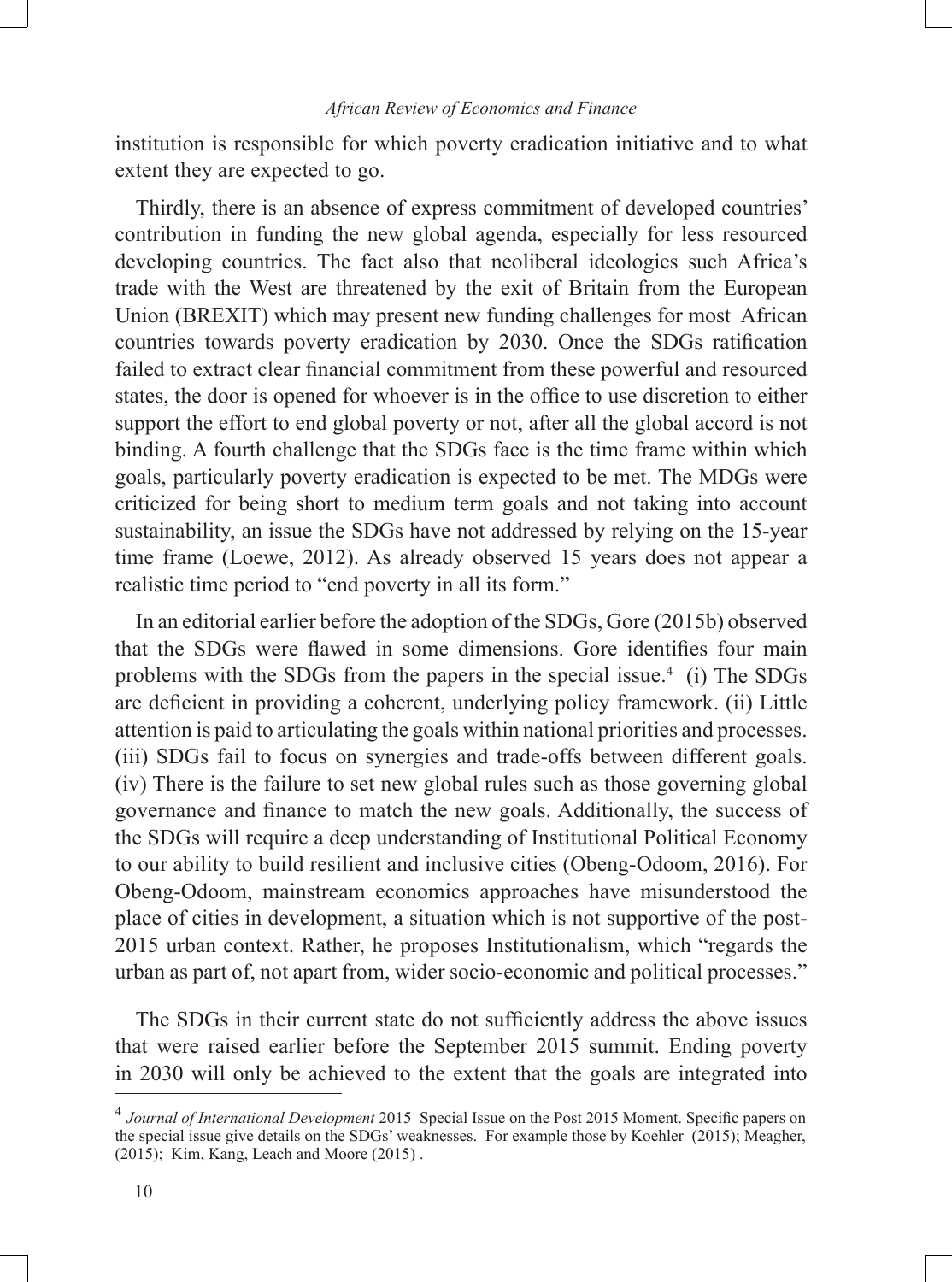country-level agendas. It is still early days and opportunities abound to rethink these goals in relation to national development plans particularly those of SSA.

# **3. Poverty reduction in sub-Saharan Africa**

# *3.1. Post MDGs*

The MDGs have been hailed for their unparalleled success of having mobilized the world toward a common agenda (Fukuda-Parr & Greenstein 2010; Rippin 2013; and Higgins 2013). If the statistics generated by institutions like the UN, World Bank and IMF are anything to go by, then Africa is better today in terms of the rate of poverty in the continent. But that is not the case: the fall in the rate of poverty does not tell the entire story, plus the global picture hides at the background, the true state of poverty in the various countries.

| <b>Region</b>                                       | <b>Historical headline projection</b> |        |       |       |       |  |  |  |  |
|-----------------------------------------------------|---------------------------------------|--------|-------|-------|-------|--|--|--|--|
|                                                     | 1990                                  | 1999   | 2011  | 2012  | 2015  |  |  |  |  |
| Share of population below \$1.90 a day (2011 PPP %) |                                       |        |       |       |       |  |  |  |  |
| East Asia and Pacific                               | 60.6                                  | 37.5   | 8.5   | 7.2   | 14.1  |  |  |  |  |
| Europe and Central Asia                             | 1.9                                   | 7.8    | 2.4   | 2.1   | 1.7   |  |  |  |  |
| Latin American/Caribbean                            | 17.8                                  | 13.9   | 5.9   | 5.6   | 5.6   |  |  |  |  |
| Middle East/N. Africa                               |                                       |        | -     |       |       |  |  |  |  |
| South Asia                                          | 50.6                                  | 41.8   | 22.2  | 18.8  | 13.5  |  |  |  |  |
| Sub-Saharan Africa                                  | 56.8                                  | 58.0   | 44.4  | 42.7  | 35.2  |  |  |  |  |
| Developing World                                    | 44.4                                  | 34.3   | 16.5  | 14.9  | 11.9  |  |  |  |  |
| World                                               | 37.1                                  | 29.1   | 14.1  | 12.7  | 9.6   |  |  |  |  |
| Millions of people below \$1.90 a day (2011 PPP)    |                                       |        |       |       |       |  |  |  |  |
| East Asia and Pacific                               | 995.5                                 | 689.4  | 173.1 | 147.2 | 82.6  |  |  |  |  |
| Europe and Central Asia                             | 8.8                                   | 36.8   | 11.4  | 10.1  | 4.4   |  |  |  |  |
| Latin American/Caribbean                            | 78.2                                  | 71.1   | 35.3  | 33.7  | 29.7  |  |  |  |  |
| Middle East/N. Africa                               |                                       |        |       |       |       |  |  |  |  |
| South Asia                                          | 574.6                                 | 568.0  | 361.7 | 309.2 | 231.3 |  |  |  |  |
| Sub-Saharan Africa                                  | 287.6                                 | 374.6  | 393.6 | 388.8 | 347.1 |  |  |  |  |
| World                                               | 1958.6                                | 1751.5 | 983.3 | 896.7 | 702.1 |  |  |  |  |

Table 1: Global Poverty assessed with the Re-estimated Poverty Line

*Source:* World Bank, *Global Monitoring Report* (2016)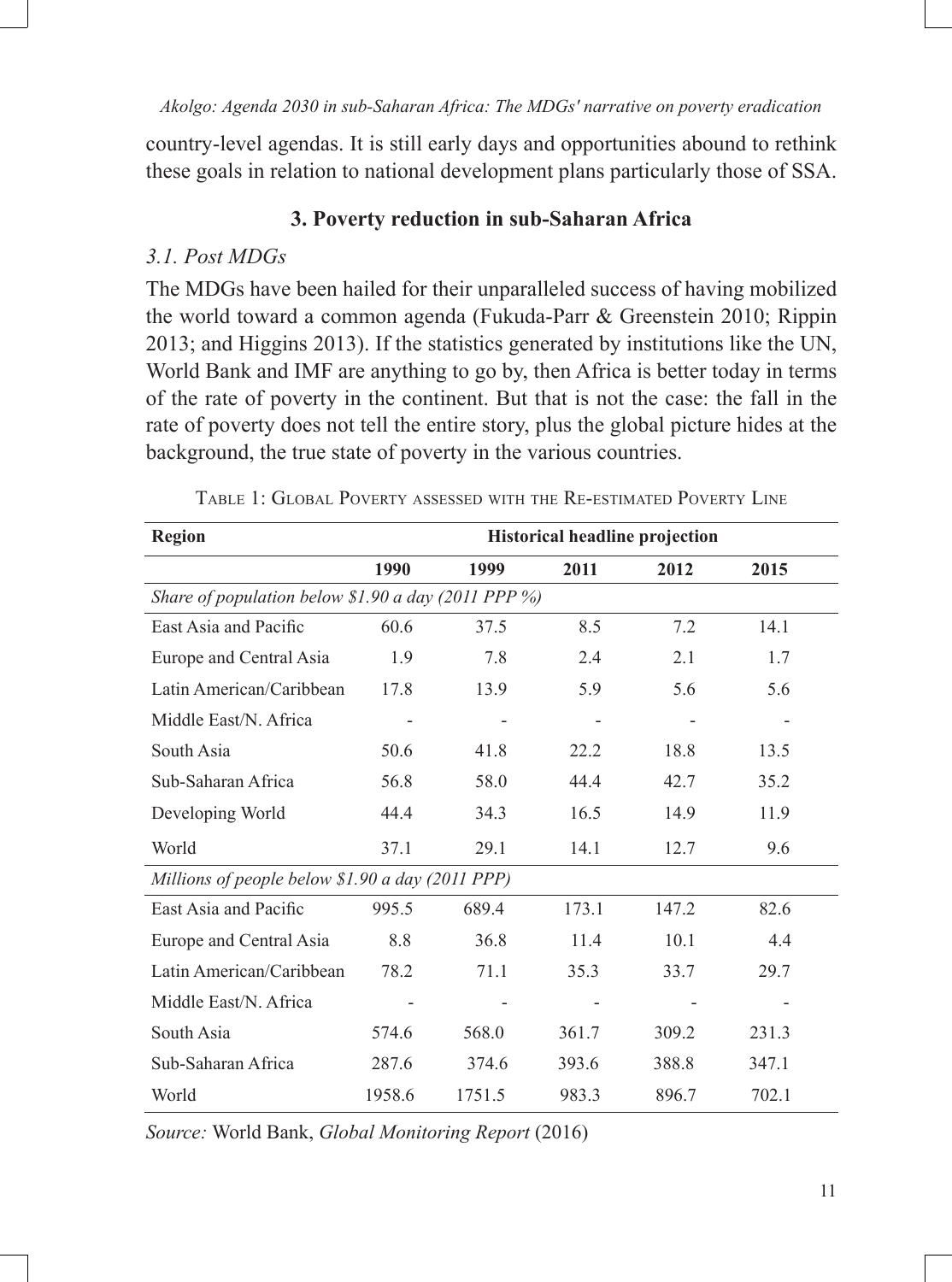#### *African Review of Economics and Finance*



FIGURE 1: MAJORITY OF THE TOP TEN POOR COUNTRIES ARE IN SUB-SAHARAN AFRICA

*Source:* World Bank, *Global Monitoring Report* (2016)

One striking feature of the UN's MDG report and the World Bank's estimates is that more people still live in extreme poverty in Africa than any other continent. For instance, 41 per cent of the region's population is projected to still live in extreme poverty by the end of 2015 (UN, 2015). The World Bank's global poverty estimates based on 2011 PPP prices does not equally look good for sub-Saharan Africa. Nearly 400 million people (about 42.7 per cent of SSA's population) are estimated to have lived in extreme poverty by the end of 2012 (Table 1). About 347.1 million people in sub-Saharan Africa are projected to be living in extreme poverty by the close of 2015 compared to 287.6 million in 1990, though the share of the population in poverty reduced within the same time. The result of the rise in population with the poverty reduction effort is that the number of poor people has consistently increased since the 1980s and has only fallen slightly between 2011 and 2015 (Table 1). SSA also appears to have witnessed a slower fall in poverty in comparison to the entire developing world. For instance, while poverty in the developing world fell by 32.5 per cent between 1990 and 2015 that of SSA fell by 21.6 per cent within the same period.

Africa's share of global poverty has seen a persistent increase from less than 20 percent in 1990 to nearly 50 percent in 2015 (World Bank, 2016). In contrast, East Asia, which accounted for over 50 per cent of the share of global poverty in 1990, is now responsible for less than 20 per cent. This clearly, is evidence that poverty is still a largely unsolved development problem in SSA. The poverty rates among the top 10 ten countries with the largest number of poor people who account for almost 70 per cent of global poverty (Cruz, *et al*. 2015), are further testimony of how deep and concentrated poverty is in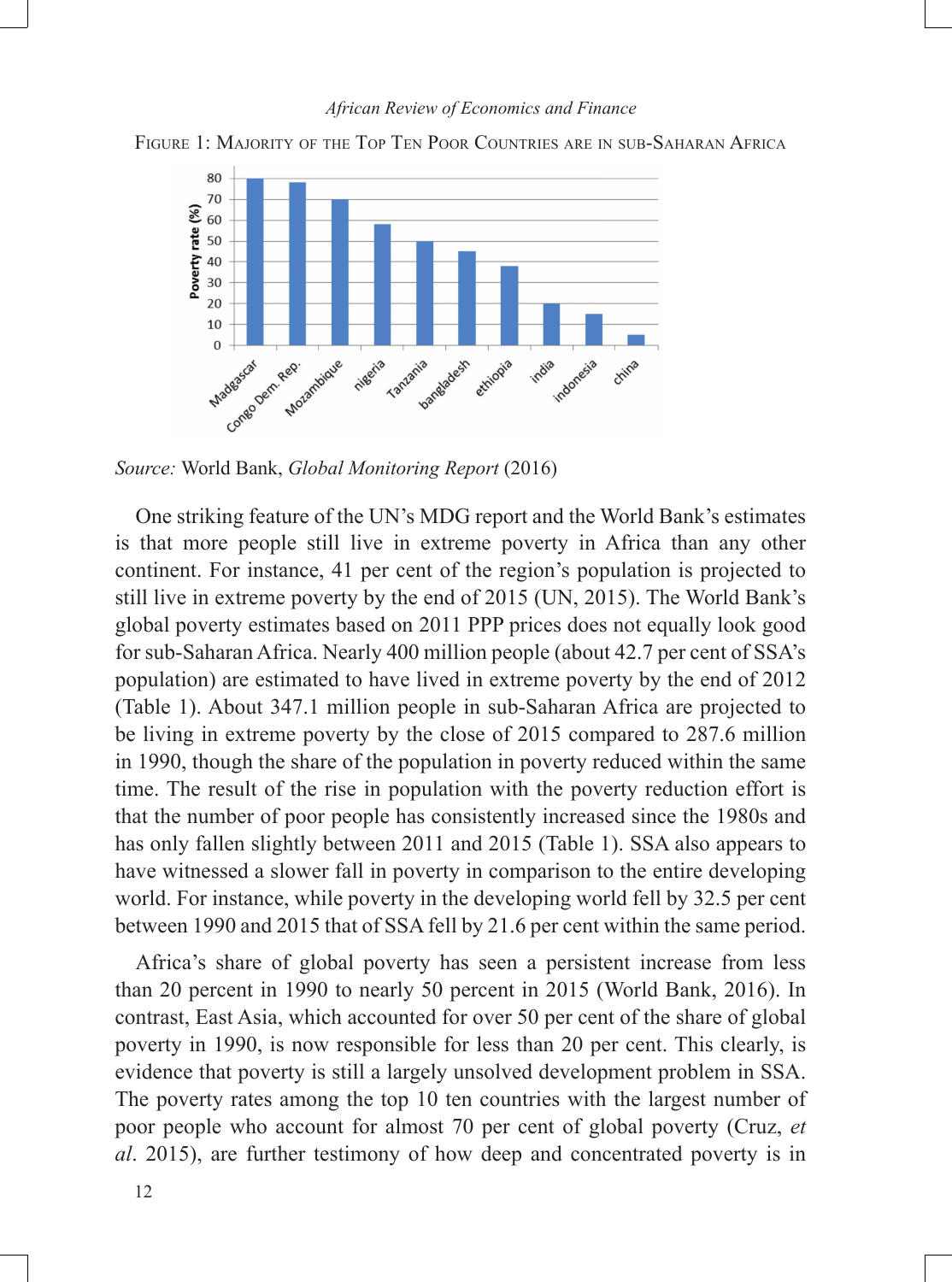the continent. For instance, six countries (Madagascar, Democratic Republic of Congo, Mozambique, Nigeria, Tanzania, and Ethiopia) out of the list are in sub-Saharan Africa, and these are the deeply poor among the list (Figure 1).

# *3.2. Country-level statistics shows uneven successes across SSA*

Using the Africa-wide outlook on poverty does not tell the entire story. Countrylevel statistics show that while sub-Saharan Africa in general may not have met the 2015 target of halving the poor population between 1990 and 2015, some economies have achieved many of the targets in MDG1, yet others lagged behind (Economic Commission for Africa, 2014). South Africa, for instance, attained most of targets way before the deadline (Table 2). In Cameroon, while the government confessed that it was unlikely to meet the MDG1 target, civil society argued it was off track with the MDG poverty goal.



FIGURE 2: GHANA, NATIONAL POVERTY RATES, 1992-2013 (USING NEW POVERTY LINE)

*Source:* Cooke, Hague and McKay (2016)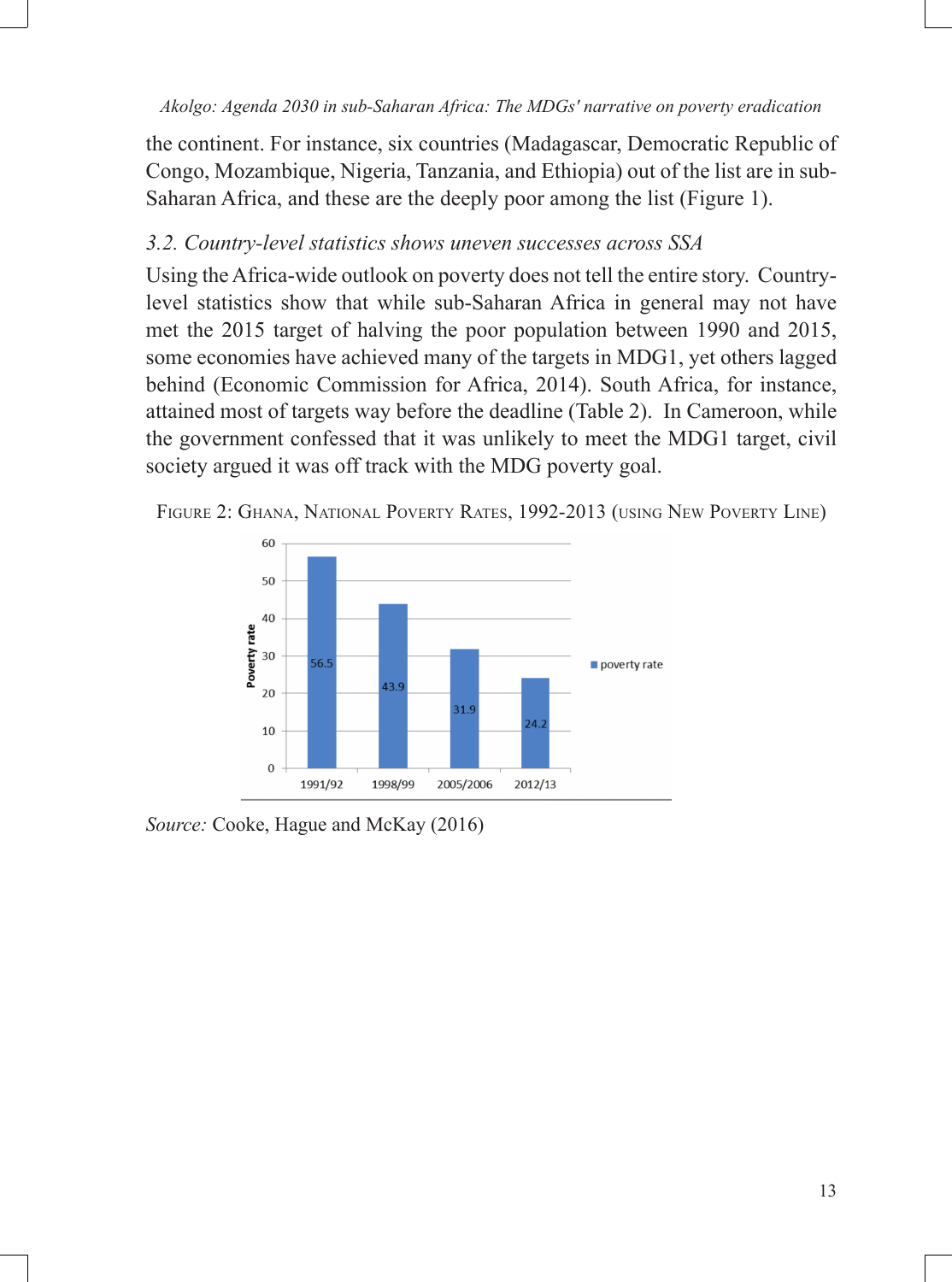#### *African Review of Economics and Finance*

#### Table 2: South Africa's progress towards meeting MDG1

#### **Goal 1 Eradicate Extreme Poverty and Hunger**

| Target 1A: Halve between 1990 and 2015 the proportion of people whose income is less |  |  |
|--------------------------------------------------------------------------------------|--|--|
| than one dollar a day                                                                |  |  |

| <b>Indicators</b>                                        | 1994<br><b>Baseline</b> | <b>Current Status (2013)</b><br>or nearest year) | 2015<br><b>Target</b> | <b>Target</b><br>Achievability |
|----------------------------------------------------------|-------------------------|--------------------------------------------------|-----------------------|--------------------------------|
| Proportion of population<br>Below \$1.00 (PPP) per day   | 11.3<br>(2000)          | 4.0<br>(2011)                                    | 5.2                   | Achieved                       |
| Proportion of population<br>Below \$1.25 (PPP) per day   | 17.0<br>(2000)          | 7.4<br>(2011)                                    | 7.4                   | Achieved                       |
| Proportion of population<br>Below \$2.00 (PPP) per day   | 33.5<br>(2000)          | 20.8<br>(2011)                                   | 16.8                  | Likely                         |
| Proportion of population<br>Below \$2.50 (PPP) per day   | 42.4<br>(2000)          | 29.2<br>(2011)                                   | 21.1                  | Likely                         |
| Poverty gap ratio<br>$(S1.00$ PPP) per day               | 3.2<br>(2000)           | 1.0<br>(2011)                                    | 1.6                   | Achieved                       |
| Poverty gap ratio<br>$($1.25$ PPP) per day               | 5.4<br>(2000)           | 1.9<br>(2001)                                    | 2.7                   | Achieved                       |
| Poverty gap ratio<br>$(\$2.00$ PPP) per day              | 13.0<br>(2000)          | 6.5<br>(2011)                                    | 6.5                   | Achieved                       |
| Poverty gap ratio<br>(\$2.50 PPP) per day                | 18.0<br>(2000)          | 10.3<br>(2011)                                   | 9.0                   | Likely                         |
| Share of the poorest quintile<br>In national consumption | 2.9<br>(2000)           | 2.7<br>(2001)                                    | 5.8                   | Unlikely                       |

*Source:* South Africa Millennium Development Goals country report, 2013

Countries such as Mozambique, Burundi, Madagascar and the Central African Republic remain in extreme poverty. It appears not much has changed since the turn of this century and sometimes poverty has worsened (Economic Commission for Africa, 2014). For instance Nigeria's new government led by President Buhari is revealing government corruption that eroded the country's gains from its growth. Ghana halved its poor population by 2013 (Figure 2). As Figure 2 shows, the incidence of poverty has fallen consistently in Ghana. In Cameroon both the government and civil society admitted that it was unlikely to meet the MDG1 target (Commonwealth Foundation, 2013).

All this uneven country evidence go to support the argument that the MDGs were better off measured at the country level than at the global stage given the tendency for failure of some economies to be clouded by unprecedented successes in other economies. Such an approach for the SDGs can provide an intuitive basis for assessments. As Aryeetey *et al*. (2012, p. 18) have rightly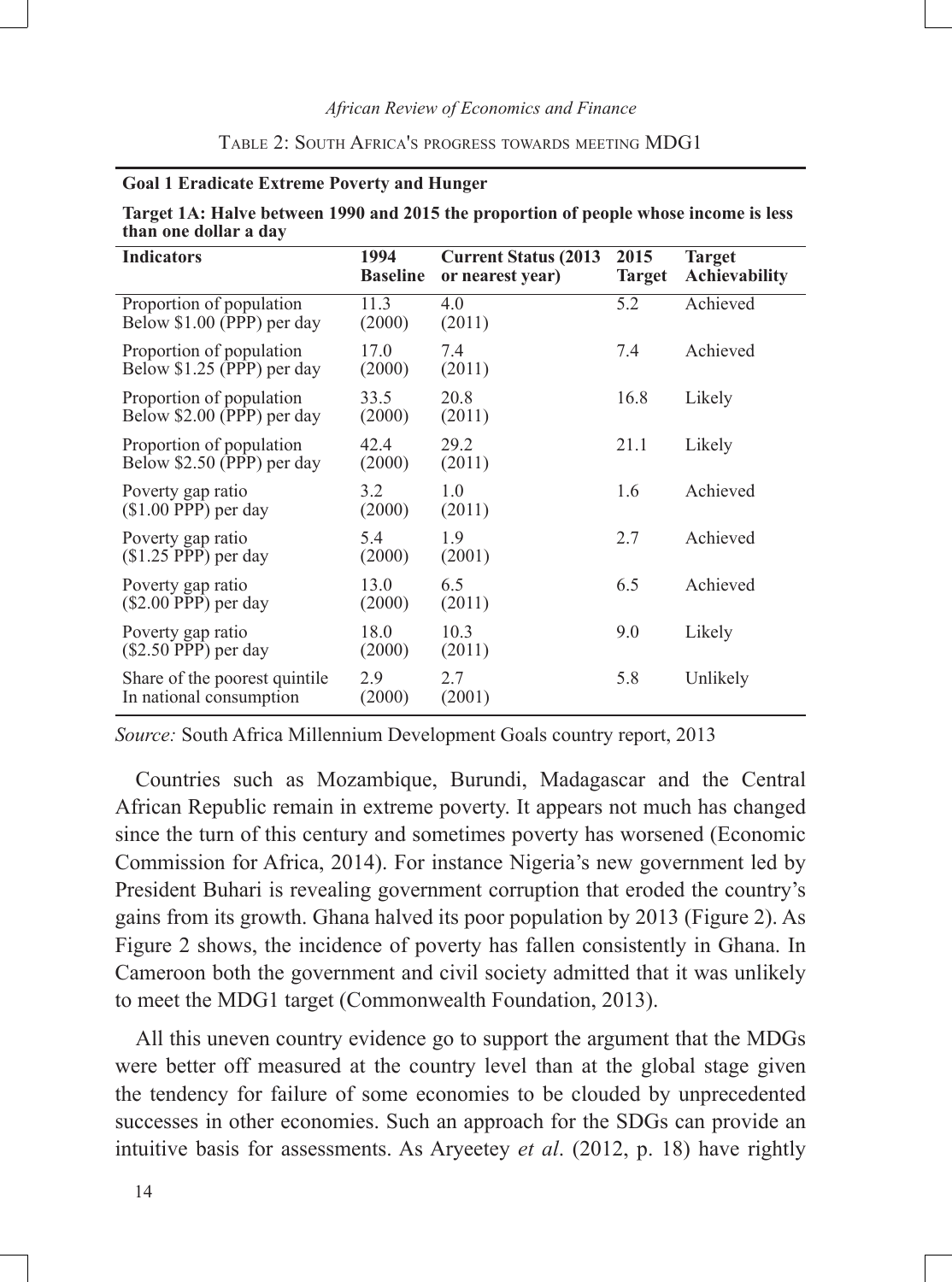stated, 'Global goals become *de facto* national goals since getting to zero poverty worldwide implies getting to (or near) zero in every country'.

### **4. Agenda 2030: implications for poverty eradication**

The world today faces a new set of goals aimed at realizing the dream of a 'world free of poverty.' The SDGs are geared toward eradicating extreme poverty by 2030 and promoting shared prosperity. These two commitments have been developed into 17 goals which are guiding the international community for the next 15 years. How effective the global community and more importantly the various African countries execute the planned projects toward meeting these goals will largely determine how many of the extremely poor can truly lift themselves out of their misery. For SSA countries to end extreme poverty by 2030, a few points should be noted.

One, poverty eradication requires adapting the SDGs to national policies and development frameworks taking into account the prevailing conditions and needs of the poorest population. This implies an assessment of the sectors, policies and initiatives that are broad-based and whose growth and/or implementation can deliver significant relief to the predominantly poor communities. Steven (2015) reports that participants in a reality check round table discussion on the SDGs acknowledged that the success of the SDGs (in this case the goal on poverty eradication) depends on the extent to which the goals are "Integrated into policy at national and local levels" (p. 12). The participants were also unanimous on the fact that achieving the SDGs will require mobilizing resources at national and international levels.

Two, the success of the 2030 agenda on poverty eradication in SSA is contingent on a deeper understanding of how economic growth, poverty and inequality interplay in the region. Obeng-Odoom (2015a) and Akolgo (2017) have demonstrated that the Afro-euphoria is a paradox given that the continent has witnessed a simultaneous rise in economic growth (the crux of the 'Africa rising narrative') and deteriorating living standards. The goals have already received praises for placing inequality at the centre of development though they remain unclear and abstract (Freistein and Mahlet, 2016). Ensuring that growth benefits the vulnerable and breaching the gaps between the rich and poor will be critical to eradicating poverty. The goal of eradicating extreme poverty is within reach. But this will require a paradigm shift in the prevailing development system in SSA. Positive structural reforms will be needed to propel higher economic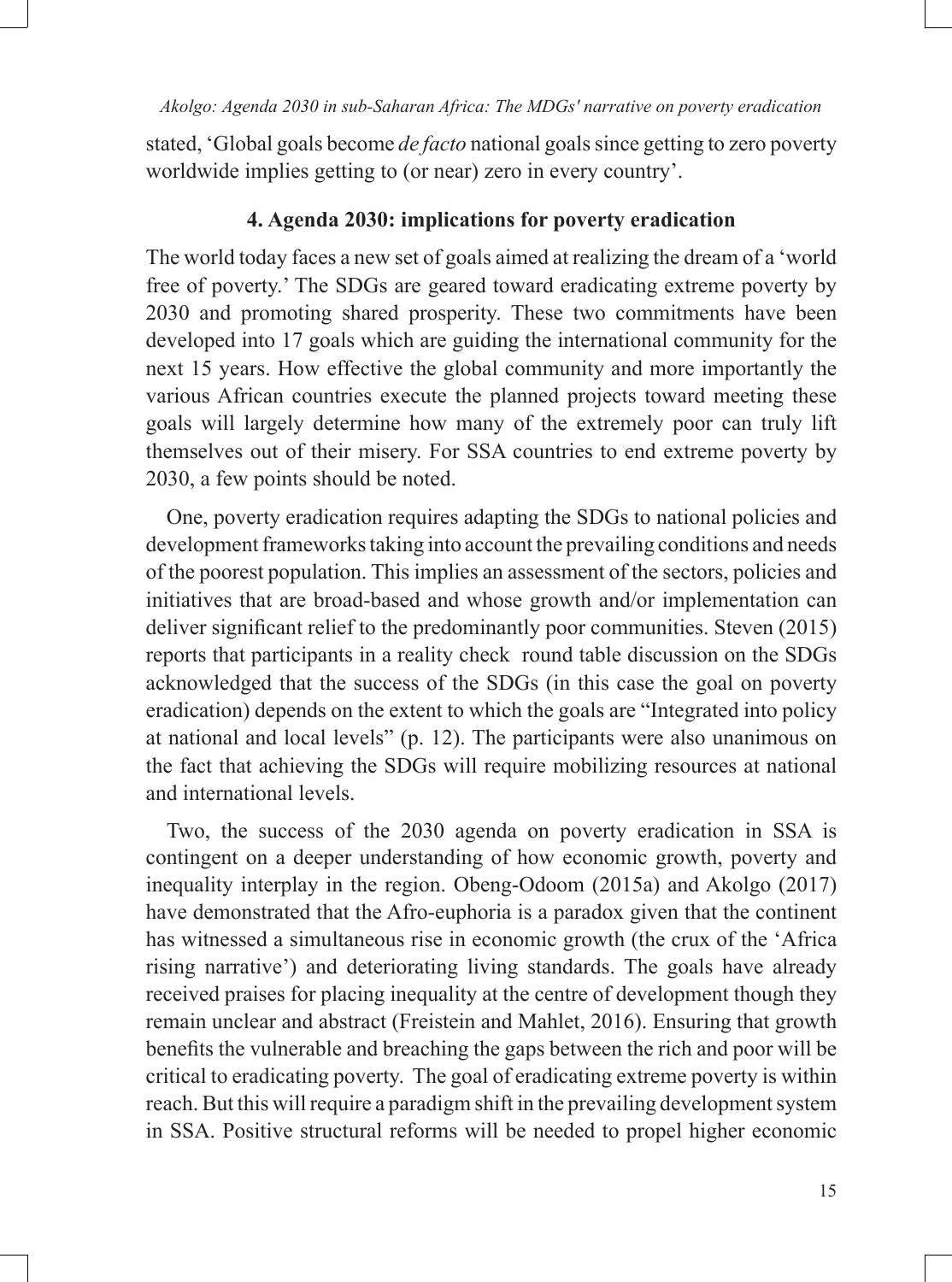growth in the region, reduce the escalating inequalities, and maintain the level of poverty reduction achieved so far.

Three, the efficient management of financial aid. It is expected that at least some form of aid, as usual, will flow into Africa towards the 2030 agenda. Unless this is properly utilized, it may not succeed in eradicating poverty. From the point of foreign organizations that give this aid, it will be counterproductive if they continue to tie such aid to conditionalities that do not encourage job creation. The management of aid by African countries must as well be improved. Ensuring that aid reach the poor is important. In fact, waiting on aid to end poverty in 2030 should be a last option for African governments. If African countries are to depend on foreign aid: the large portion of which will likely be exhausted before the poor hear of it, then we can expect to have national statistics showing how far poverty has fallen in this continent while the living conditions of ordinary people grow from bad to worse.

Four, good governance. Promoting good governance and ending conflicts will be crucial to ending poverty in Africa. Acts of war and terrorism inhibit growth and development. SSA has witnessed so much turmoil over the last decade. Promoting democracy and good governance can play key roles in the fight against poverty. Good governance in the present times and for the attainment of the SDGs will also require improvement in the statistical capacities of all countries. More often than not, the statistics churned out by many African countries are scorned as "cooked data." As long as accurate, timely and reliable data is not available, the poverty narrative in the region will remain subject to different interpretations even in the face of significant achievements. However, there is more to ending poverty than hunting data to prove the rate of poverty eradication. More resources must be committed to ending poverty than measuring it.

 The new agenda also demands an understanding of Africa as a significant participant in the global fight against poverty in the continent and the rest of the world, not as an observer or subject of philanthropy. Obeng-Odoom (2015b) rightly put it when he wrote on the approach towards Africa's post MDGs' future cautioning that Africa should be viewed "from its own vantage point and experiences not as unique but as related to the world, in both history and place, and the resulting and continuing ramifications not only in material but also psychological terms … in the post 2015 development agenda." (p. 44). For instance, African countries should be given the commensurate price for resources such as gold, oil and cocoa. Where it is possible, partnering these less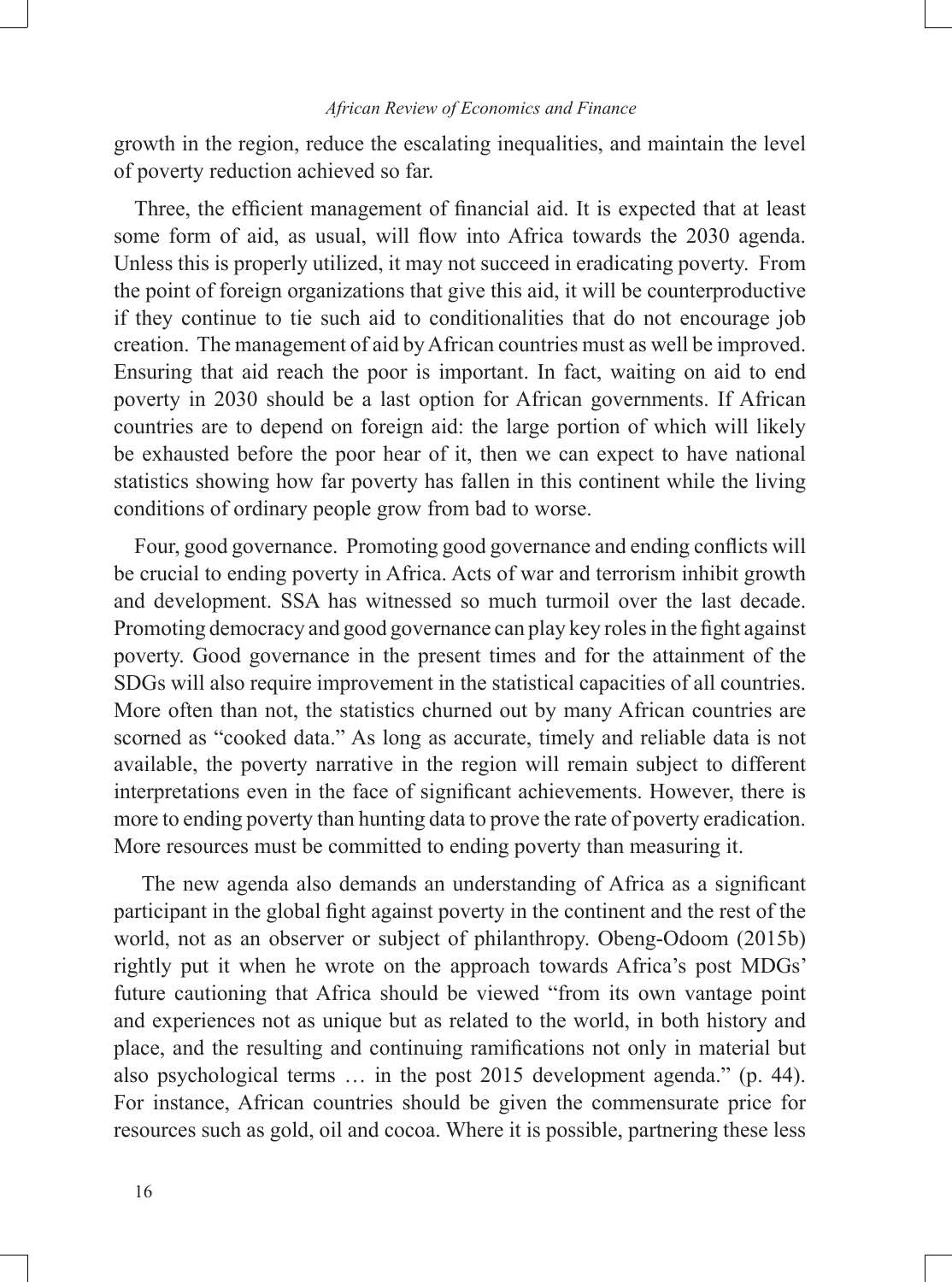developed countries in processing the raw materials can create more jobs and alleviate poverty among unemployed citizens.

# **5. Conclusion**

In short, despite the various interventions in SSA, the region as a whole is home to large numbers of poor people as against general significant decline of poverty in the developing world. For instance, this paper has showed that the fall in poverty in SSA has been slower compared to the entire developing world. Country-level review however shows significant improvements in some African countries. The literature reveals a consensus that poverty is pervasive in the SSA region notwithstanding the MDGs' efforts. The MDGs discourse has witnessed diverse views on the success of the goal of poverty eradication. But the disagreements have largely been the result of methodologically gaps – measuring rate of change as against absolute changes, the emphasis on the global picture as against country realities, and the disadvantage to SSA as a result of measuring the MDGs retroactively from 1990 instead of the year 2000. Once these methodological issues are set aside, it is clear that poverty is concentrating in SSA. It is possible to eradicate extreme poverty by 2030 if not "end poverty in all its forms and dimensions" as the SDGs suggest. But that requires avoiding the challenges that bedeviled the MDGs. If African leaders fail to adopt pragmatic strategies towards poverty reduction by 2030, the goal of poverty eradication may fade into hopelessness, ushering in even larger numbers of poor people in the SSA region.

## **Biographical Note**s

**Isaac Abotebuno Akolgo** is an Intra-ACP ERMIT Scholar at Jimma University in Ethiopia where he specializes in Economic Policy Analysis. He researches on issues of inequality, poverty, and governance in Africa. His recent work: "Afro-euphoria: is Ghana's economy an exception to the growth paradox" has been published in the *Review of African Political Economy*, a journal hosted by Taylor and Francis Group.

## **Acknowledgements**

I am grateful to the editor of AREF, Dr Franklin Obeng-Odoom and the anonymous referees for their helpful comments on various drafts of the paper.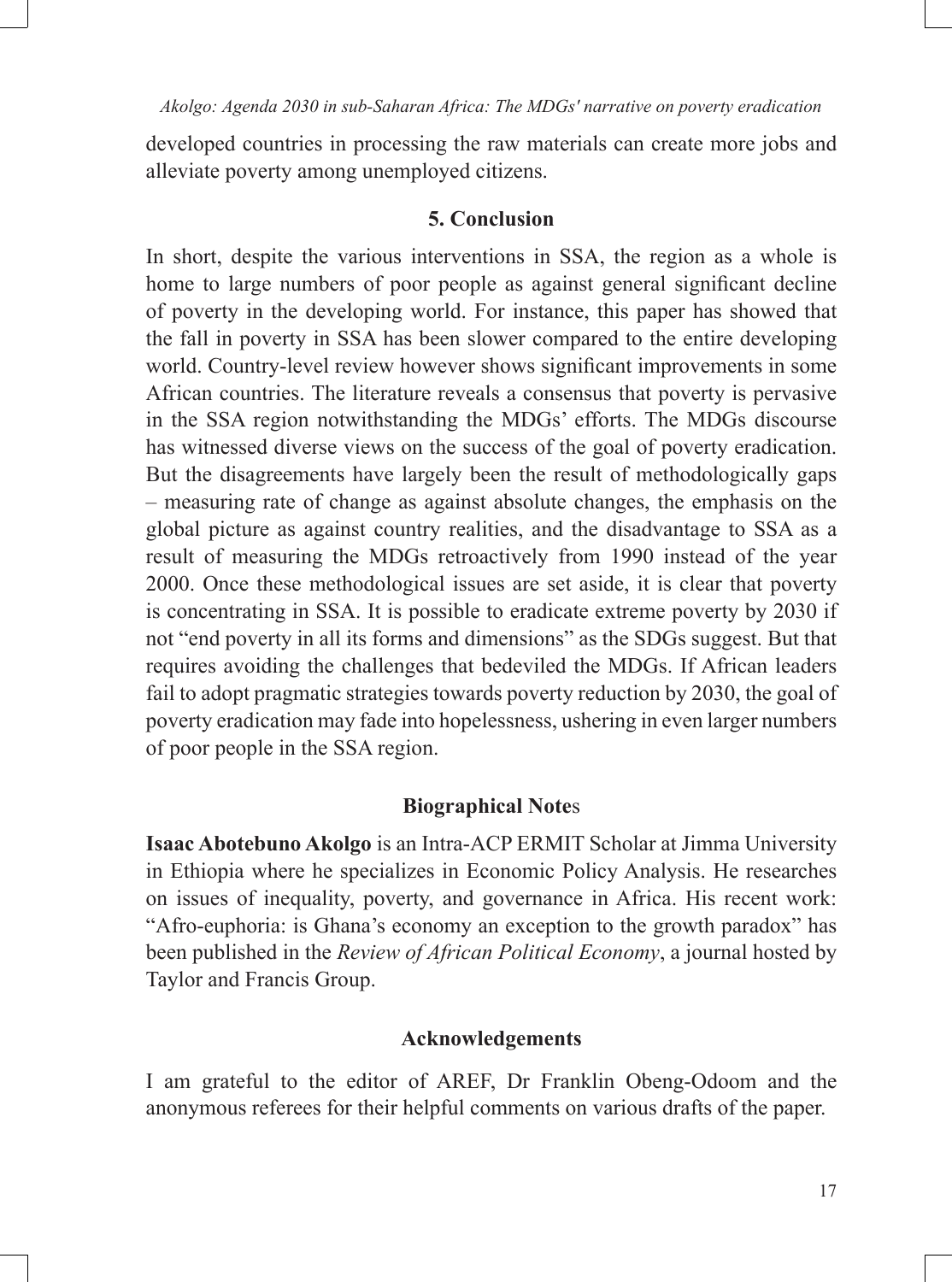### **References**

- Alagidede, P. (2014). Book Review: *Development dilemmas: The Methods and Political Ethics of growth policy*, by Melvin Ayogu and Don Ross, eds. Routledge, Taylor and Francis, London and New York, 2005 258 pp. *African Review of Economics and Finance*, vol.6 No. 2, pp.144-149.
- Alkire, S. & Santos, M.E. (2013). *Measuring Acute Poverty in the Developing World: Robustness and Scope of the Multidimensional Poverty Index*, OPHI, Oxford.
- Arora, D. (2015). 'Gender differences in Time-Poverty in Rural Mozambique' *Review of Social Economy*, vol.73, no.2, pp. 196-221.
- Beegle, K., Christiansen, L., Dabalen, A. & Gaddis, I. (2016). Poverty in a Rising Africa: Africa Poverty Report, World Bank ,Washington, DC.
- Chandy, L. & Gertz, G. (2011). *Poverty in Numbers: The Changing State Of Global Poverty From 2005 to 2015*, Brookings Institution,Washington, DC.
- Commonwealth Foundation (2013). A civil Society Review of Progress Towards the Millennium Development Goals in Commonwealth countries. National Report: Cameroon.
- Cruz, M., Foster, J., Quillin, B. & Schellekens, P. (2015). *Ending Extreme Poverty and Sharing Prospertity: Progress and Policies*, World Bank Group,Washington, DC.
- Easterly, W. (2007). 'How the Millennium Development Goals are Unfair to Africa.' *Global Economy and Development*, vol.14, pp. 1-28.
- Easterly, W. (2015). 'The SDGs Should Stand for Sensless, Dreamy Garbled.' Available at: file:///C:/Users/hk/Documents/african%20review%20of%20 economics%20and%20finance/The%20SDGs%20Should%20Stand%20 for%20Senseless,%20Dreamy,%20Garbled%20\_%20Foreign%20Policy. html
- Economic Commission for Africa (2016). *Transformative Industrial Policy for Africa*. ECA, Addis Ababa, Ethiopia.
- Economic Commission for Africa (2014). Assessing progress in Africa towards the Millennium DevelopmentGoals:MDG2014report.Retrieved: http://www. undp.org/content/dam/rba/docs/Reports/MDG\_Africa\_Report\_2014\_ENG. pdf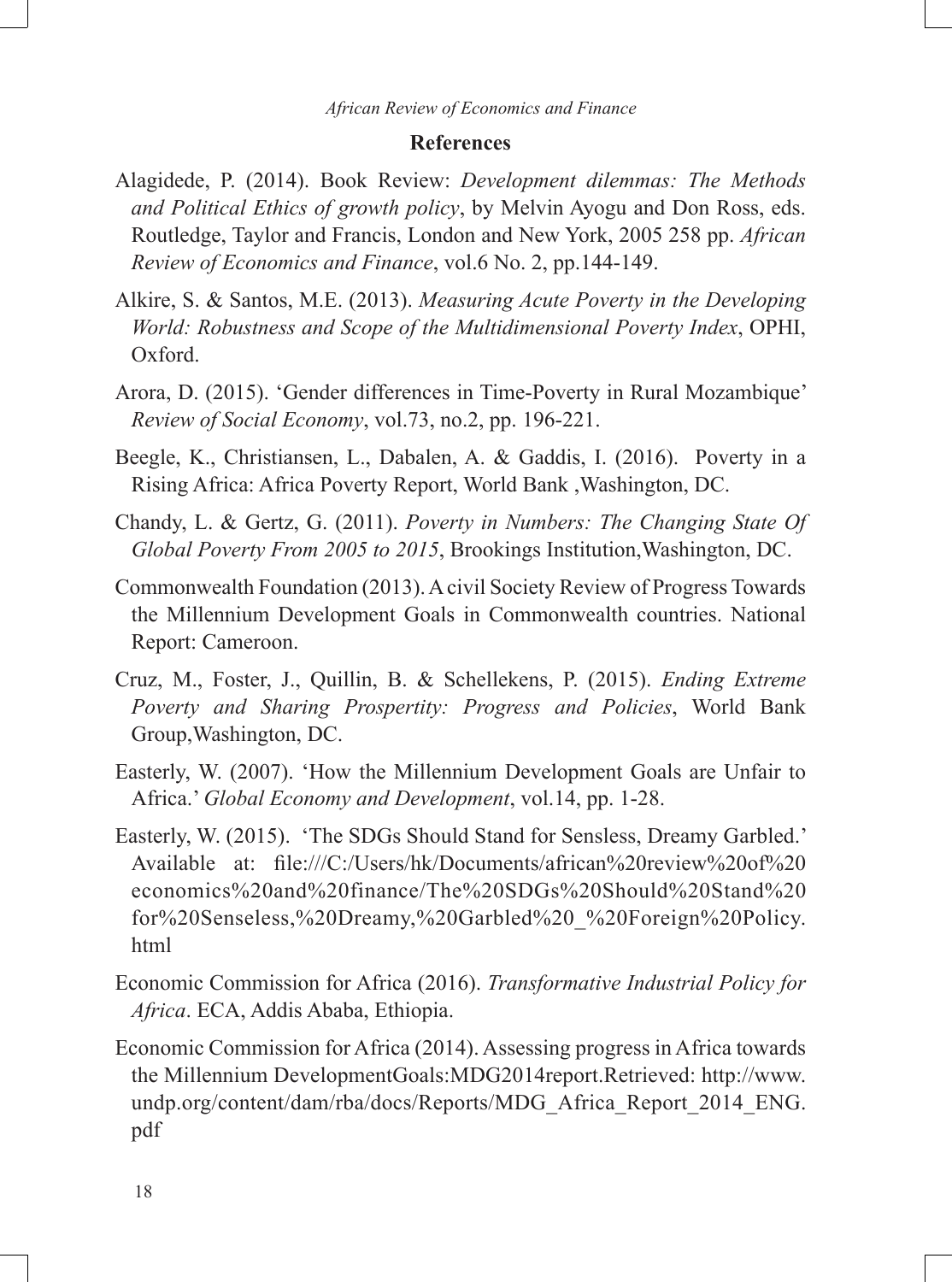- Fukuda-Parr, S. (2010). *How Should MDG Implementation be Measured: Faster Progress or Meeting Targets?* International Policy Centre for Inclusive Growth, Brazil.
- Gore, C. (2015a). 'Global Goals as National Goals: Lost in Translation?' Available at: https://www.youtube.com/watch?v=bVqS7ne57Nk
- Gore, C. (2015b). "The Post-2015 Moment: Towards Sustainable Development Goals and a New Global Development Paradigm." *Journal of International Development*, vol. 27, pp. 717-732.
- Handley, G., Higgins, K., Sharma, B., Bird, K. & Cammack, D. (2009). *Poverty and Poverty Reduction in Sub-Saharan Africa: An Overview of Key Issues*, Overseas Development Institute, Westminster, London.
- Hickel, J. (2016). 'The True Extent of Global Poverty and Hunger: Questioning the Good News Narrative of the Millennium Development Goals.' *Third World Quarterly*, vol. 20, pp.1360-2241
- Higgins, K. (2013). *The Power of Global Goals: Reflections on the MDGs*, North-South Institute Ottawa.
- IMF (2015). World Economic Outlook: Adjusting to Lower Commodity Prices, IMF Washington, DC.
- Kohler, G. (2015). Seven decades of 'development' and now what? *Journal of International Development*, 27: 733-751.
- Loewe, M. & Rippin, N. (2015). End poverty in all its forms everywhere, in Markus Loew & Nicole Rippin (eds.) 2015, the Sustainable Development Goals of the post-2015 agenda: Comments on OWG and SDSN proposals.
- Loewe, M. (2012). Post-2015: How to reconcile the Millennium Development Goals (MDGs) and the Sustainable Development Goals (SDGs)? *The DIE Briefing Paper*, 18, 1-4.
- McArthur, J.W. (2014). 'The origins of the millennium development goals.' *SAIS Review* Vol.35, no.2, pp. 5-24.
- Obeng-Odoom F, (2016). 'Why the SDGs need institutional political economy for inclusive, resilient cities'. United Nations Research Institute for Social Development (UNRISD) Think Piece.
- Obeng-Odoom F, (2015a). 'Africa: On the rise but to where?' *Forum for Social Economics*, vol. 44, no. 3, pp. 234-250.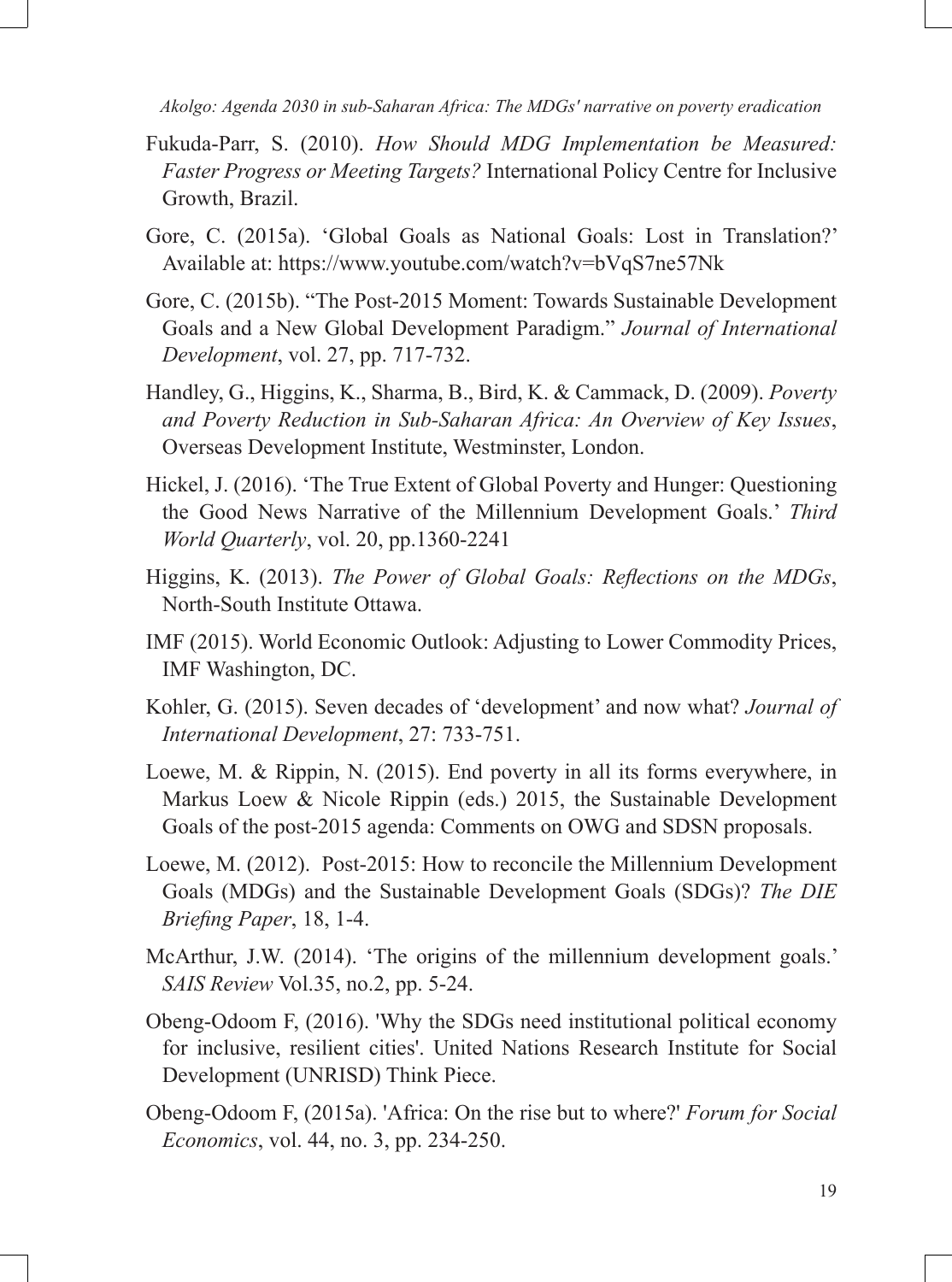- Obeng-Odoom, F. (2015b). "Africa's Development Post 2015: A Critical Defence of Postcolonial Thinking." *Journal of Pan African Studies*, vol. 8, no. 1, pp. 37-45.
- Obeng-Odoom, F. (2013). 'Africa's Failed Economic Development Trajectory: A Critique.' *African Review of Economics and Finance*, vol.4, no. 2, pp. 151- 175.
- Pogge, T. & Sengupta, M. (2015). The sustainable development goals (SDGs) as drafted: Nice idea, poor execution. *Washington International Law Journal*, 24(3): 571-587.
- Ravallion, M. (2001). 'Growth, Inequality and Poverty: Looking Beyond Averages.' *World Development,* vol. 29, no. 11, pp. 1803-1815.
- Rippin, N. (2013). *Progress, Prospects and Lessons from the MDGs*. German Development Institute, Tulpenfield.
- Sasaoka, Y. (2005). *Institution Building for Poverty Reduction and Local Governance: The Cases of Tanzania, Ethiopia and Kenya*. Minato-ku, GRIPS Development Forum,Tokyo.
- Steven, D. (2015). From declaration to delivery: Actioning the post-2015 agenda. Retrieved: http://cic.nyu.edu/sites/default/files/publication\_steven\_ declaration delivery jun2015.pdf
- Sustainable Development Solutions Network (2012). *Global Profile of Extreme Poverty*, UN, New York.
- Thanawala, K. (1992). 'Poverty and Development: Economics and Reality' *Review of Social Economy*, vol.50, no.3, pp. 258-268.
- UN (2002). *Economic Development in Africa: From Adjustment to Poverty Reduction. What is New?* UN, New York.
- UN (2015). *Millennium Development Goals Report 2015*, UN, New York.
- UN (2016). *World Economic Situation and Prospects 2016*, UN, New York.
- UNDP (2006). *Poverty in Focus: What is Poverty? Concepts and Measures.* International Poverty Centre, New York.
- Vandemoortele, J. (2011). 'The MDG Story: Intention Denied.' *Development and Change*, Vol. 42, no. 1, pp. 1-21.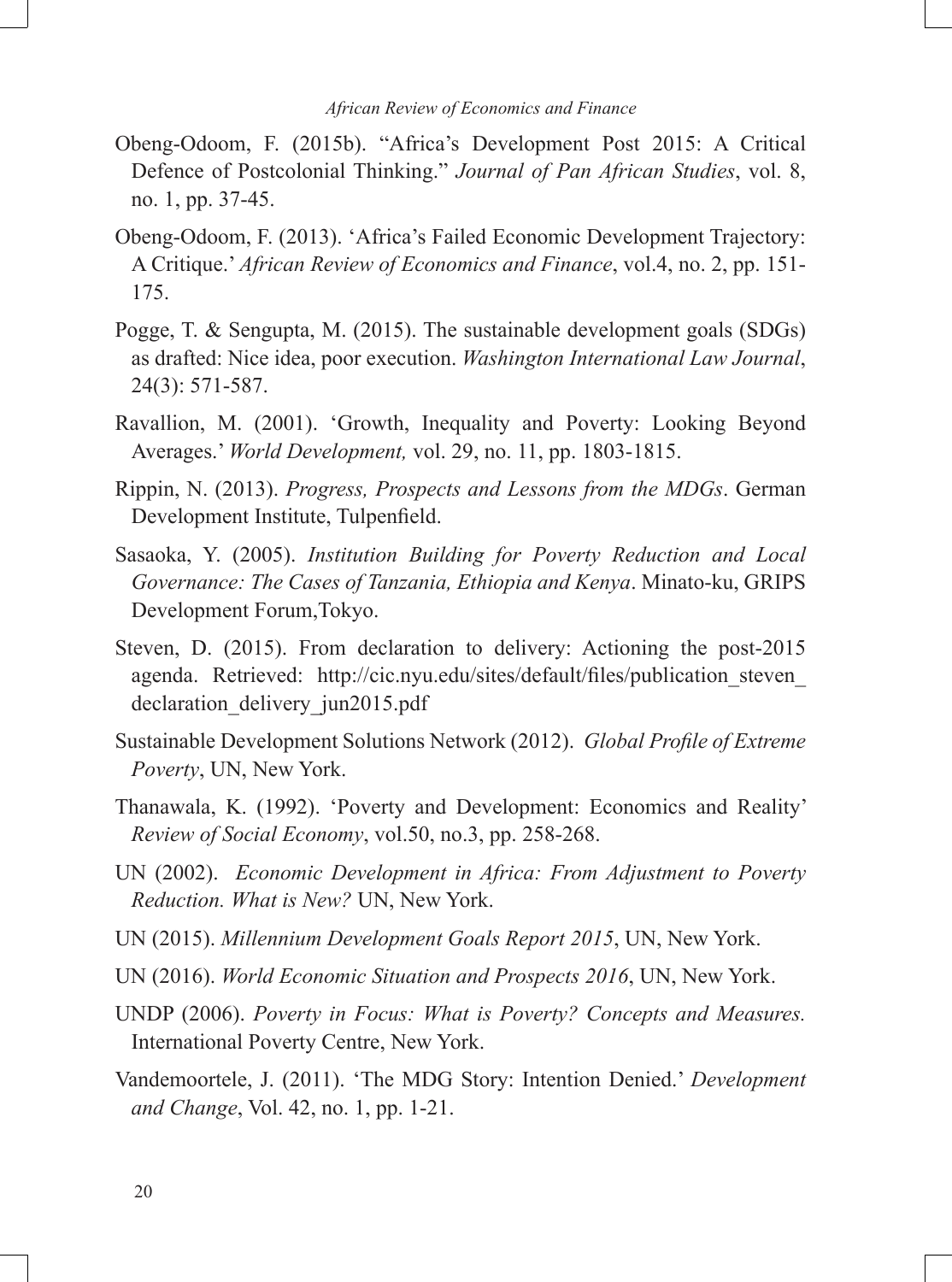- Vandemoortele, J. (2012). 'Advancing the Global Development Agenda Post-2015: Some Thoughts, Ideas and Suggestions.' Background paper for UN Task Team on the Post-2015 UN Development Agenda.
- World Bank (2016). *Global Monitoring Report 2015/2016: Development Goals in an Era of Demographic change*. World Bank, Washington, DC.
- World Bank (2015). *World Development Indicators 2015*. World Bank, Washington, DC.